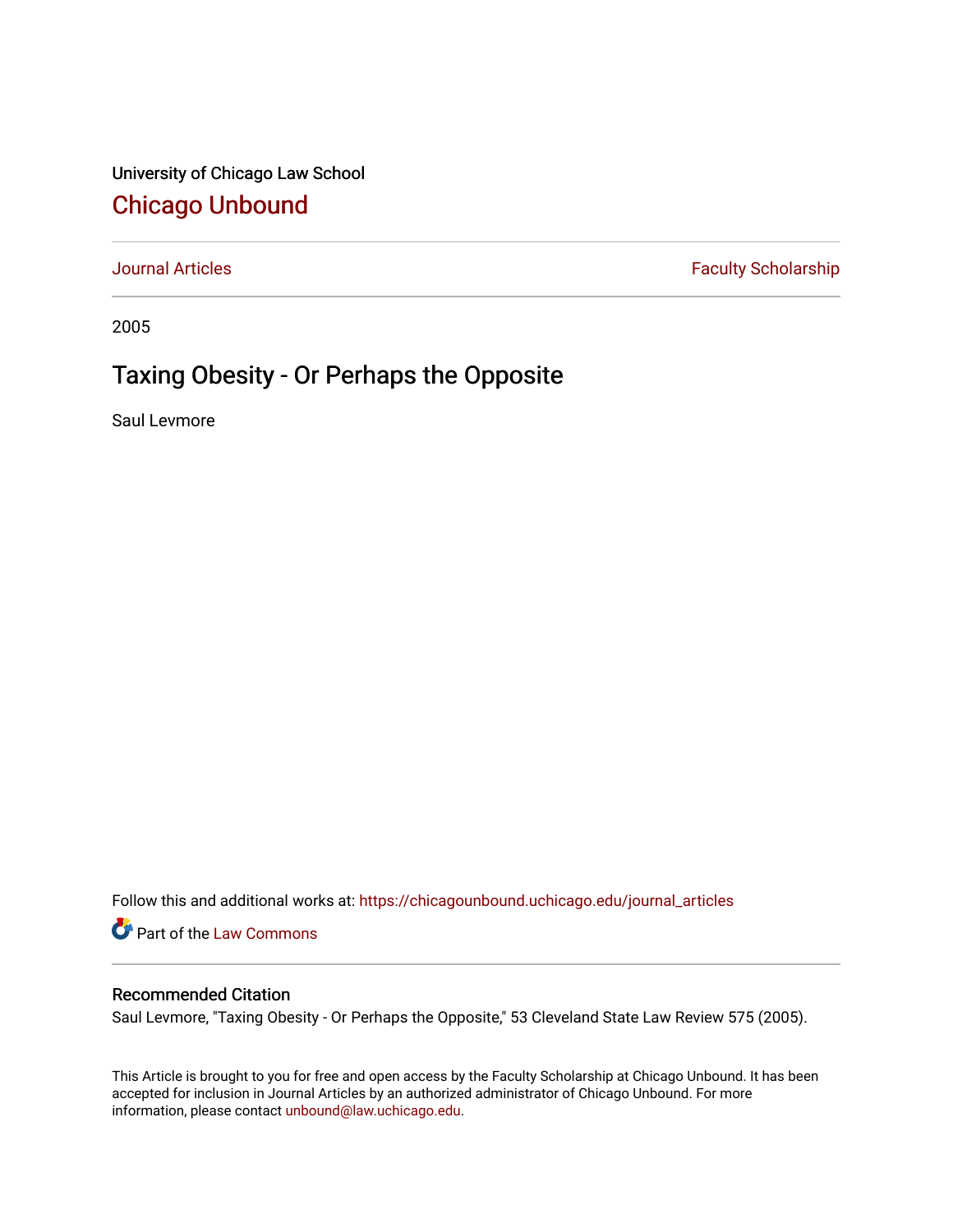## TAXING OBESITY - OR PERHAPS THE OPPOSITE

## SAUL LEVMORE'

The true subject of this Lecture is the question of why we regulate some things and not others, and then how we might predict future regulation. Let me begin with my conclusion, to be developed at greater length in other work. Its academic novelty will be the notion that a fair amount of regulation is best understood as fostering selfcontrol on behalf of the governed. I will suggest that we add this explanation, or category, of government intervention to the more familiar ones of public goods, coordination, interest group capture, and negative externalities where there are high transaction costs. Its practical or political angle is predicting the future of intervention with respect to our latest perceived crisis, that of American obesity.<sup>2</sup> If we gathered in 1964, my application might have been to the future of tobacco regulation. One question is whether today's obesity is like yesteryear's smoking.

What distinguishes smoking, college education, fisheries, child safety seats, and unsafe driving from fatty foods, sedentary lifestyles, day trading of stock, driving in foul weather, and sunburns? The answer is that the government takes an intense interest in regulating everything on the first list and then almost no interest in the second, though it contains no less serious social problems.

We have various ways of explaining "why and when" of government interventions, a small subset of which I just offered as my first list. In some cases, government intervention serves a coordination role, as it might with rules like driving on the left or right; in others it discourages selfishness and controls negative externalities, as they are called, as in pollution controls or prosecutions of thefts; and in some it simply encourages the production of public goods. But in some circumstances law works to encourage individuals to do what they themselves are likely to think in their own interest, though perhaps at a different time or place. It is this self-control strategy that I will emphasize, for it is one that seems particularly apt with respect to obesity. It suggests that we think of obesity as more like retirement savings and only somewhat like smoking and driving regulation. Our government spends a great deal of effort and money to encourage retirement planning. Most of us (and even those who are young) wish we saved more for the future, and we enlist our government to help us do so  $-$  at the expense of taxpayers who do not. Lucky for us, retirement planning serves some interest groups well; Wall Street encourages savings plans, while those who lose from this intervention are dispersed and disorganized. But now that I have started at the end and told you exactly where we are heading, let

**<sup>1</sup>** Dean & William B. Graham Professor of Law, University of Chicago Law School. This lecture was delivered at the Cleveland-Marshall Law School in September, 2005. I am most grateful for that opportunity and for the hospitality and intellectual energy I enjoyed in discussing this and other topics with the school's faculty and students.

 $2\text{ O}$  ver the last forty years the percentage of obese adults in America has risen from 13.3% to 31.1%. NATIONAL CENTER FOR HEALTH STATISTICS, HEALTH, UNITED STATES, 2004, at 242 (2004), *available at* http://www.cdc.gov/nchs/data/hus/hus04.pdf. Obesity is, however, somewhat arbitrarily defined. A neutral description might be that youths and adults in the U.S. are getting heavier, and that however obesity might be defined, it has increased.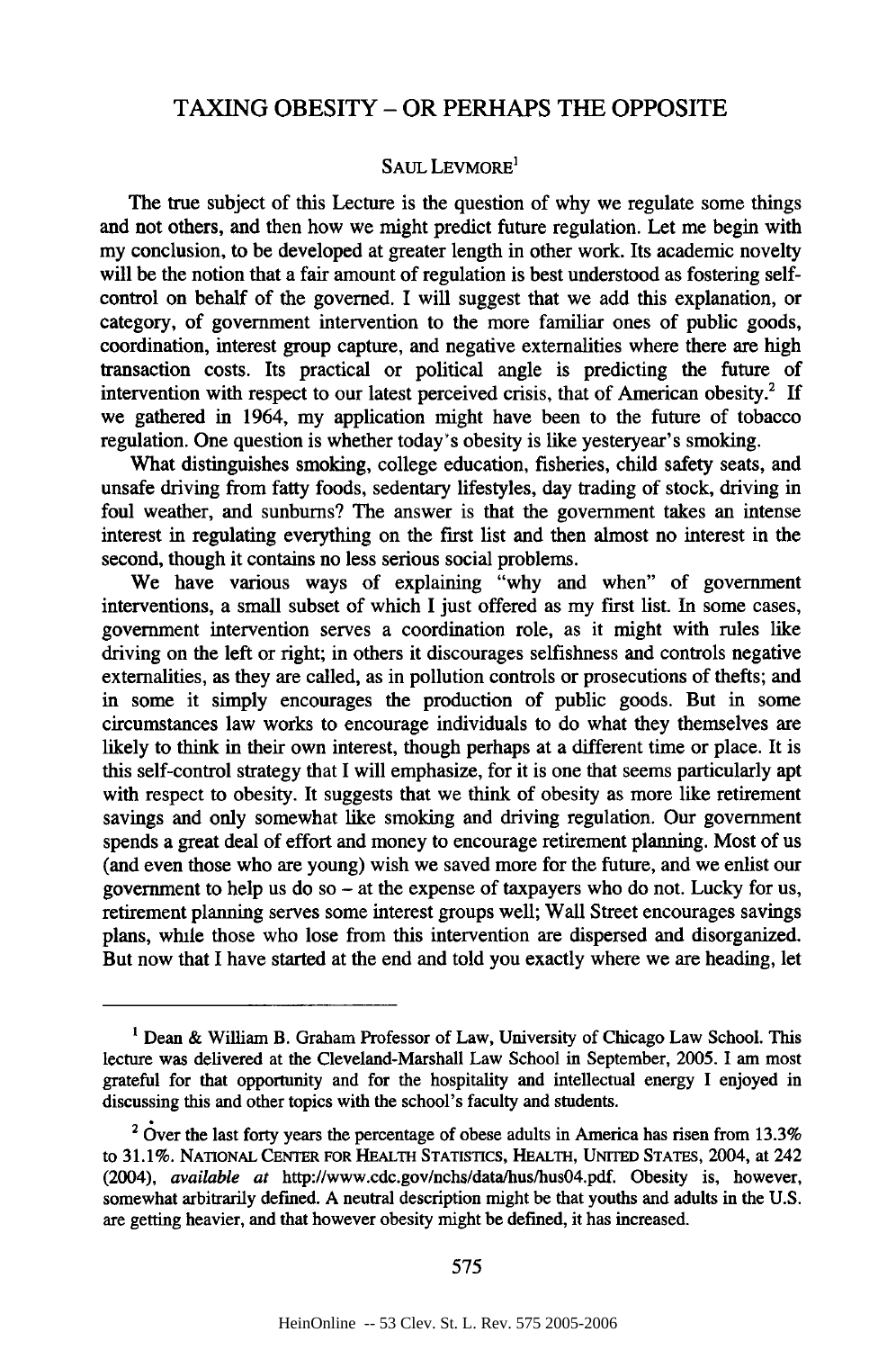us fill in some gaps by beginning with the more familiar, and apt, comparison between obesity and smoking.

Our governments have regulated tobacco for some time, but they have done more to stop smoking since second-hand smoke, a classic negative externality, attracted attention. 3 Obesity is weak in this regard. My over-eating or inadequate exercise might disturb your aesthetic field or add greatly to your health insurance or Medicare costs one day, but such emotional and monetary effects are caused by countless personal decisions that we might try to nudge one way or another but that we mostly leave to individuals. With much fanfare and controversy, we lightly regulate helmets for motorcyclists, job training for the underemployed, and safety equipment in automobiles, while we barely encourage small automobiles and sun protection, though all these precautions could be undertaken by individuals to save themselves money, to be sure, but could also be encouraged in the interest of saving expenses imposed on others.

The negative externalities associated with smoking regulation are really quite modest compared to its self-control potential. You have probably read that the external costs are modest; it is the sort of counterintuitive fact that law professors love. The extra costs the smoker adds to shared health care expenses have been said to be *more* than offset by the decrease in retirement benefits paid out to the smoker. And so, the academic mind continues, perhaps the government should be encouraging smokers! I hate to throw cold water on this fancy, but more recent studies show that the external costs probably *do* exceed the external benefits, though they do so by only a modest amount.<sup>4</sup> We could try to explain the significant taxes on cigarettes as aiming to monetize those external costs. It should be noted that these taxes do, in fact, affect smoking. Addicts are not irrational, as it turns out, and the impact of the tax is substantial once we take into account all the putative smokers who are discouraged by higher prices from taking up the habit.<sup>5</sup> Moreover, the costs of smoking would seem yet greater if we took into account the expected loss of the smoker as a productive member of society. We might provocatively say that the government is a one-half owner of each of us (if only because of its investment in our education or the share it takes out of our income), so that the citizenry has a substantial incentive to encourage each individual to work hard and to adopt a

<sup>4</sup>**j.** Chaloupka & Kenneth E. Warner, *The Economics of Smoking, in* 1 HANDBOOK OF HEALTH ECONOMICS 1539 (A.J. Culyer & J.P. Newhouse, eds. 2000).

**<sup>3</sup>** Federal excise tax increased from 8 to 16 cents per pack in 1983, and from 16 to 20 cents in 1991. A number of state cigarette taxes were passed and/or significantly increased during the late 1980s and early 1990s. The dangers of smoking to smokers had influenced different education and labeling regulations from the mid 1960s on. However, the sharp increase in cigarette taxation came about after the Surgeon General's 1986 report on second hand smoke. *See* Jonathan Gruber, *Tobacco at a Crossroads: The Past and Future of Smoking Regulation in the United States, J. ECON. PERSPECTIVES, Spring 2001, at 193; Robert A. Kagan and* William P. Nelson, *The Politics of Tobacco Regulation in the United States,* http://www.igs.berkeley.edu/research\_programs/hist\_papers/tobacco.pdf, (2000).

*<sup>5</sup>* Gary S. Becker & Kevin M. Murphy, *A Theory of Rational Addiction,* 96 J. POL. **ECON.** 675 (1988); Eugene M. Lewit, et. al., *The Effects of Government Regulation on Teenage Smoking,* 24 J. L. & ECON. 545, 568 (1981). Pricing effects have also been shown to have some effect on food choices. Simone A. French, *Pricing Effects on Food Choices,* J. NUTR., March 2003, Vol. 133, at 841S-843S.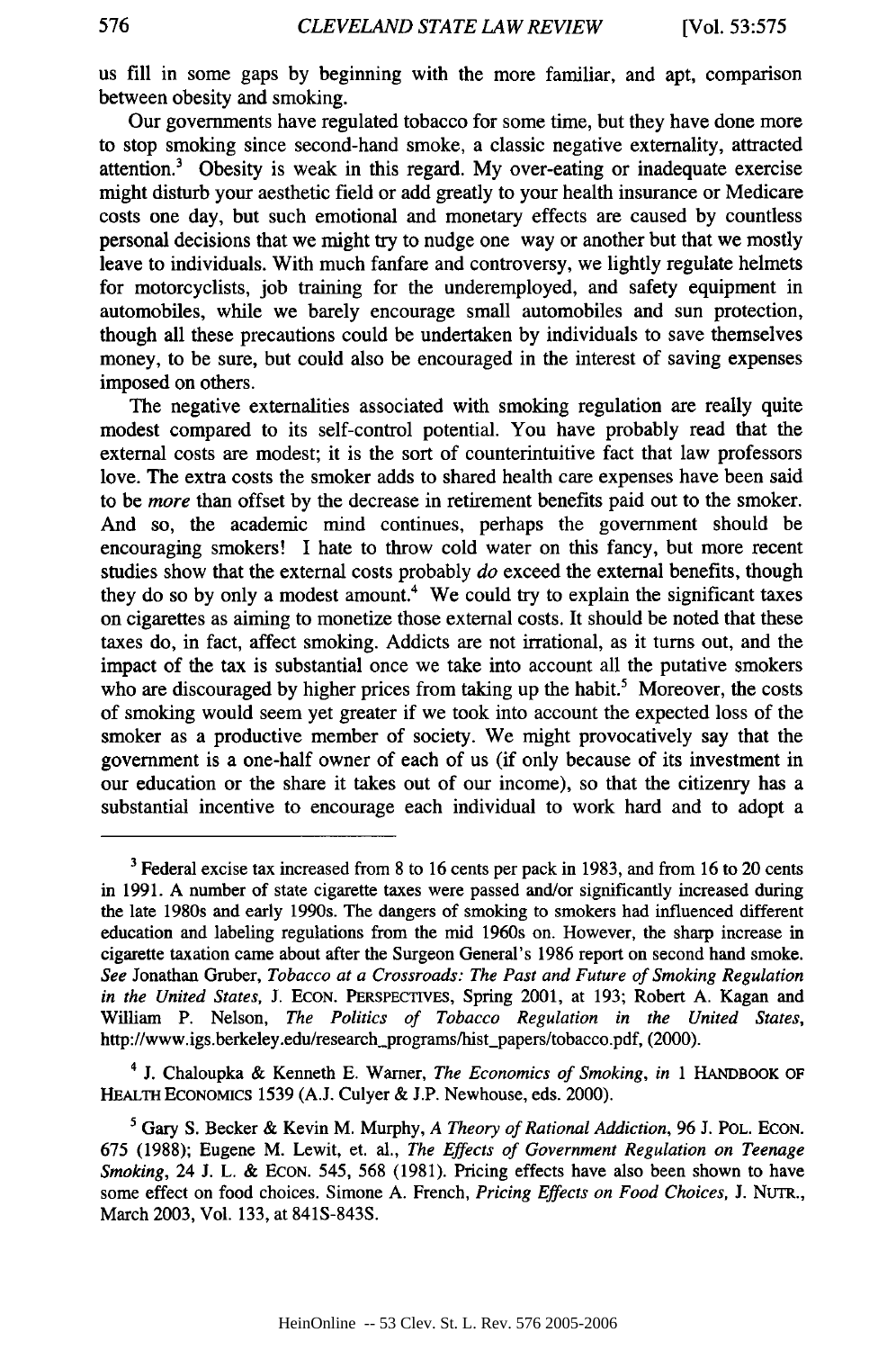healthy lifestyle. But I will not make too much of this view of the external costs if only because it raises philosophical problems about the role of government that would take us too far afield.

In contrast, the *internal,* or self-imposed, costs of smoking are overwhelmingly large. For starters, studies suggest that most smokers would prefer not to have become smokers.<sup>6</sup> People who choose to engage in first-hand smoke at the rate of a pack a day are choosing to impose expected costs on themselves equal to six years of life. The matter is complicated because the last six years of life might not be regarded as worth as much as earlier ones, and the data do not include the quality of life (up for pleasure or down for health problems). On the other hand, it is not as if every smoker (or obese citizen or fast driver) will live to be 82 while clean-living neighbors will live to be 88. Some will lose no time and some will die tomorrow, but on average there is a 6 year loss. If we value those six years at just \$75,000 per year (extrapolating from risk studies and tort suits, which value lives these days at somewhere between \$3 and \$7 million), and continue with the pack a day smoker (our national average is actually a bit lower, but more than half of smokers do consume a pack a day or more), then the internally imposed costs from smoking are at least \$35 per pack!<sup>7</sup> A pack costs about \$5 at my corner store these days, but there is a respectable argument for taxing cigarettes so that they sell for \$40 a pack! I think we can all estimate that this would cut consumption. And a good argument could be made that in order to protect us from ourselves we should *want* the government to charge us, or our children who have not yet started smoking, an extra \$35 per pack in order to discourage smoking to the optimal degree. Why do we not do this? A libertarian streak, perhaps, and fear of political backlash from smokers who can no longer cease, many of whom will point to the regressive quality of the tax both come to mind. The organized influence of tobacco companies (or other groups) is a third possibility.

With this in mind, let us turn to obesity and consider, following very rough estimates, that the internal costs of severe obesity approach those attached to habitual smoking. $8$  A body mass index, or BMI, of 40 is associated with 6 years' loss of life, and that is also the mortality effect associated with regular smoking. A BMI of 35 is associated with half that expected loss of years, but also with a high rate of diabetes and other unpleasant issues.<sup>9</sup> I am avoiding the question of whether obesity is the causal agent, rather than inactivity or the kinds of food eaten, but skeptical as we

<sup>6</sup> Studies suggest that some 70% of current smokers desire to quit. Current smokers are obviously not quitting at the same rate. J.L. Schwartz, *Methods of Smoking Cessation,* 76:2 MED. **CLIN.** N. AM. 451 (1992).

**<sup>7</sup>** Jonathan Gruber & Botond Koszegi, *Tax Incidence when Individuals are Timeinconsistent: The Case of Cigarette Excise Taxes,* 88 J. PuB. EcON. 1959, 1973-74 (2004); Jeff Stmad, *Conceptualizing the "Fat Tax": The Role of Food Taxes in Developed Economies* 22- 23 (Stanford Law and Economics Olin Working Paper No. 286, 2004), *available at* http://olin.stanford.edu/workingpapers/.

**<sup>8</sup>** Stmad, *supra* note 7, at 22-23.

**<sup>9</sup>** Kevin R. Fontaine, et. al., *Years of Life Lost Due to Obesity,* 289 **J.** AM. MED. Assoc. 187, 190 (2003); Rita P. Raman, *Obesity and Health Risks,* 21 J. AM. **COLL.** OF NUTR. 134S (2002) (detailing health risks related to obesity including heart disease, diabetes, and cetain forms of cancer).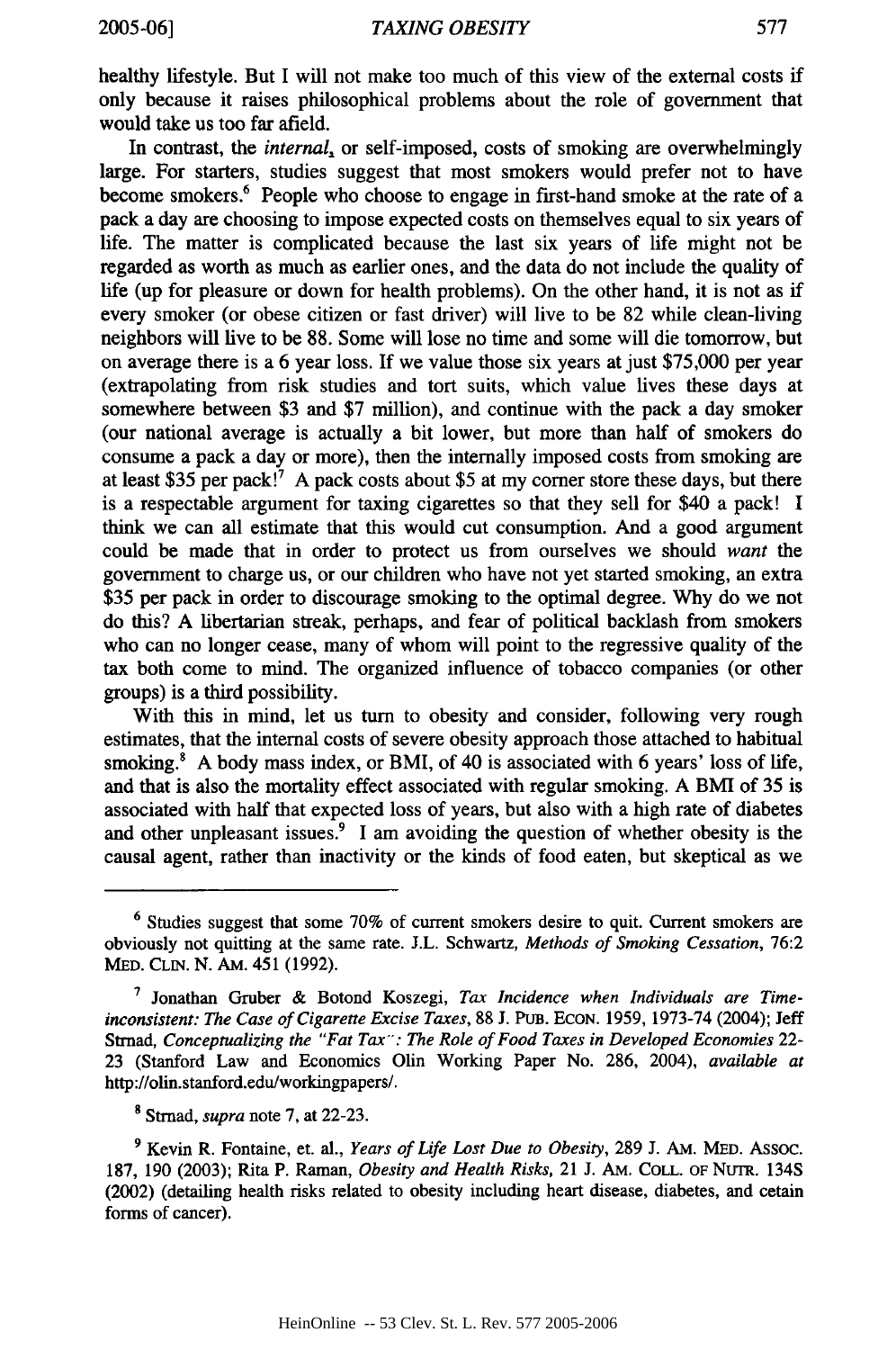may be there is surely some level of obesity that poses a serious health risk. For listeners or readers unfamiliar with the struggles of dieting, a six-foot person who weighs in at 184 has a BMI of 25. Should this person gain a few pounds, the government's guidelines declare him or her to be overweight. At 221, and therefore a BMI of 30, he or she is regarded as obese. At 258, and a BMI of 35, the obesity is serious, and at 294 pounds, or a BMI of 40, the individual is regarded as severely, or morbidly, obese. Prior to 1988, a BMI of 27.8 was regarded as acceptable for males, so that declarations of national crisis are easily criticized, for much of the categorization is arbitrary. Still, a BMI of 35 is associated with substantial and negative health effects; a BMI of 40 is associated with an expected loss of 6 years of life. About one-third of American adults have BMIs>30; perhaps 4% have BMIs>40 (the level comparable to smoking one pack a day), and that is 30% higher than was found a decade earlier. It is this increase that worries public health officials and libertarians.

Obesity among children has also increased, and by similar percentages. Again, I should emphasize that the relationship between mortality and obesity is only striking for severe obesity, but that has increased as well. We lead the developed world in obesity rates, though Finland, Germany, Greece, Cyprus, the Czech Republic, and Malta appear to have male obesity rates exceeding ours, and in any event overeating and inactivity are now global phenomena. Government non-intervention is one possible predictor of obesity. Germany has our problem and France does not. Japan has very little obesity, as any visitor to that country can attest. It is interesting that Japan and France are two countries where there is relatively little competition in food marketing. In other words, in the U.S., we might blame some of our obesity on competition to shove potato chips and soda pop and candy and fast-food burgers into our gullets and shopping carts. I do not put too much stock in this correlation, but I mention it because it serves the interest group theme I have already sketched.

One person's over-eating or snacking or desk job may cause others to have higher health care costs in the future, and this adds costs to others in the same insurance pool. Eventually, and probably more dramatically, one person's costs will be forced on to most others because Medicare and disability programs will be strained. There is a school of thought that insists that we each have an equilibrium weight to which we return, and that no persuasion or diet or exercise regimen can pull us away from for long. But this view ignores the increases we have experienced in the last decade or two. I prefer to think of eating, snacking, or inactivity as a kind of habit or addiction, and just as no single treatment method is likely to cure more than 15% of a population habituated to cocaine, so too obesity is tough to tackle. Taxpayers might control one another's weight and health with education and with many other means, but we should not be terribly surprised to see movements for socalled "fat taxes" of various kinds. We might try to impose taxes on fast-food restaurants or on corn syrup, or on other inputs.<sup>10</sup> Some of us might even be tempted to propose that we each be weighed each year in the public square, and that any "excess" be taxed in order to encourage individuals to do what is good for them and other taxpayers. If this seems harsh and completely implausible, as I think it is,

*<sup>10</sup> See generally* Strnad, *supra* note 7; Andre Leicester & Frank Windmeijer, *The 'Fat Tax': Economic Incentives to Reduce Obesity,* Institute for Fiscal Studies Briefing Note No. 49 (2004), *available at* http://www.ifs.org.uk/publications.php?publication\_id=1797 (discussing the potential applicability of a fat tax in Great Britain).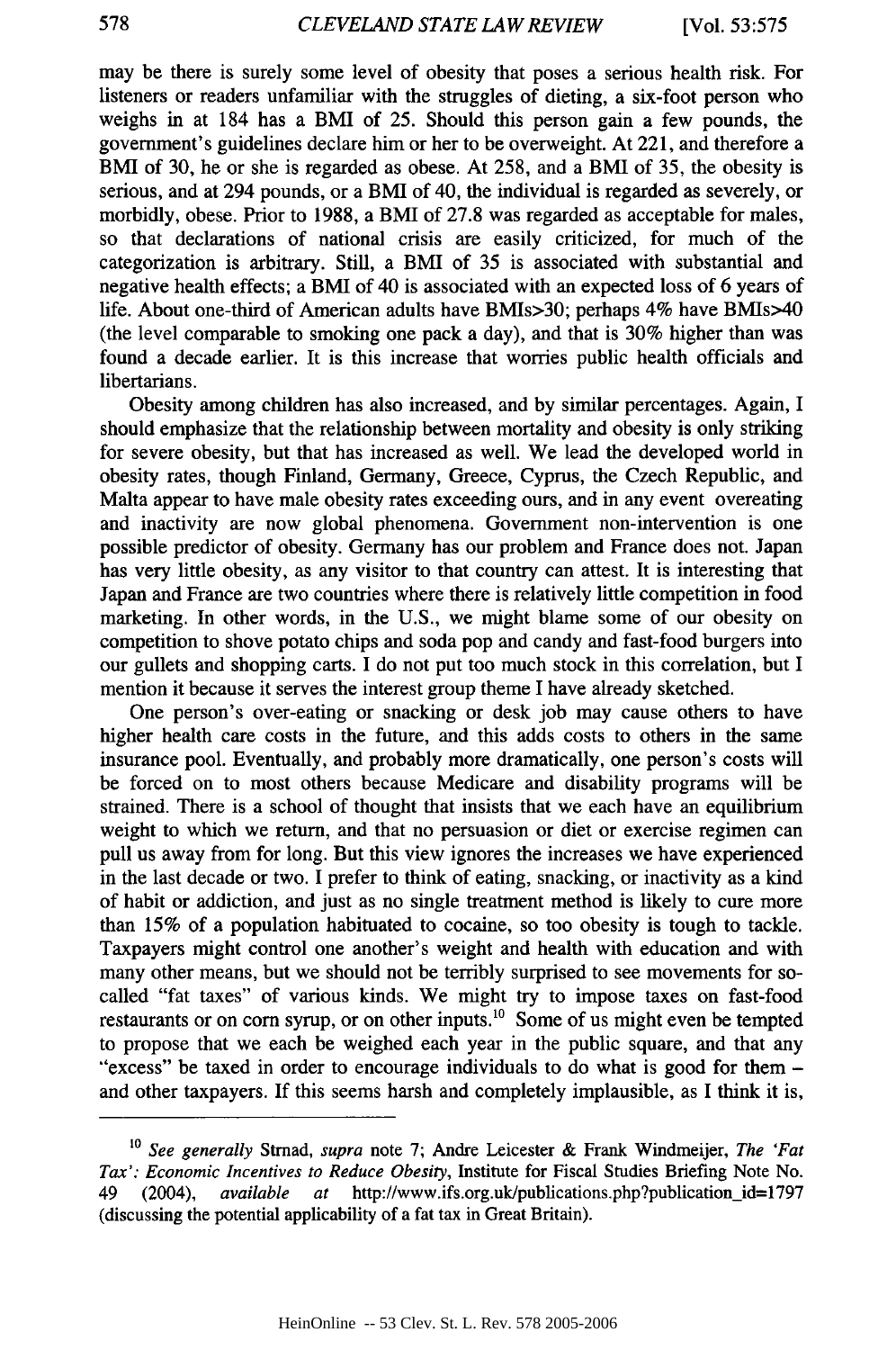then like all good lawyers we can turn every stick into a carrot, with the cost of those carrots hidden in the background. We can pay rewards to those whose eating and exercising and genetic makeup lead to trim shapes, and we can all pay higher taxes to finance these encouragements. We can not simply pay people to lose weight because of the moral hazard of people gaining weight in order to lose it and be paid.

We should not lose sight of the private sector. Dieting is a \$30 billion industry in the U.S., and the exercise industry weighs in at about \$12 billion, while the costs of obesity, direct and indirect, grew above \$100 billion ten years ago. So there is either underinvestment in obesity control or the market has been unable to come up with investments that work.<sup>11</sup> Most commercial diet plans are best described as faddish and only temporarily profitable for both sellers and buyers.

How do we explain the greater government involvement in college education and retirement planning than in controlling obesity? An optimistic possibility is that we intervene where we have good strategies for success. It is also true that in the case of college scholarships, the government shares rather quickly in the increased productivity of well-educated citizens. But the self-control argument is always close at hand. We went to college and law school, with or without the government's encouragement, but even there most of us do much better with external monitors who firm up our self control. We use grades, we enroll in schools which threaten us with failure and humiliation, and so we are accustomed to the idea that look for help in doing that which in most time periods we want to do anyway.

College scholarships have another advantage over obesity, so to speak, in that there is an organized and reasonably influential interest group pushing the government to funnel money into education. I speak, of course, of universities. In contrast, taxes on some foods (or subsidies to those who forsake it) would benefit no organized group, just dispersed fellow insureds, and would harm the makers and sellers of some processed foods as well as other organized interests. Interest groups may have effectively prevented smoking regulation for some time and then, as we already know, the threat of second-hand smoke was instrumental in bringing on more regulation.

We might imagine subsidies for healthy foods or for fitness centers, for some interest groups would love those. But we need to recognize that the organized interests in favor of current feeding and inactivity patterns are stronger and more identifiable than those opposed. The alignment of interest groups might in this way be critical to our project, for it can explain the regulatory pattern applicable to obesity, smoking, college scholarships, and even retirement savings.

Let us return now to self-control and to nongovernmental solutions. If many of our afflictions are problems of self-control, then why not more privately arranged solutions? In the case of addictives drugs, for example, why do more of us not approach third parties, like employers, and encourage or require monthly drug tests? Why do I not sign a contract with co-workers, perhaps, agreeing to monthly drug tests and providing that those who test negative for twenty consecutive months will

**<sup>11</sup>** AM Wolf and GA Colditz, *Current Estimates of the Economic Cost of Obesity in the United States,* OBEsrrY RESEARCH, Vol.6, No. 2, Mar. 1998, at 97-106; The American Obesity Association's website warns against fad diets and misguided spending on weight loss in their consumer protection section. The website states that Americans spend "about \$30 billion a year" on commercial weight loss. http://www.obesity.org/subs/fastfacts/Obesity\_Consumer\_ Protect.shtml.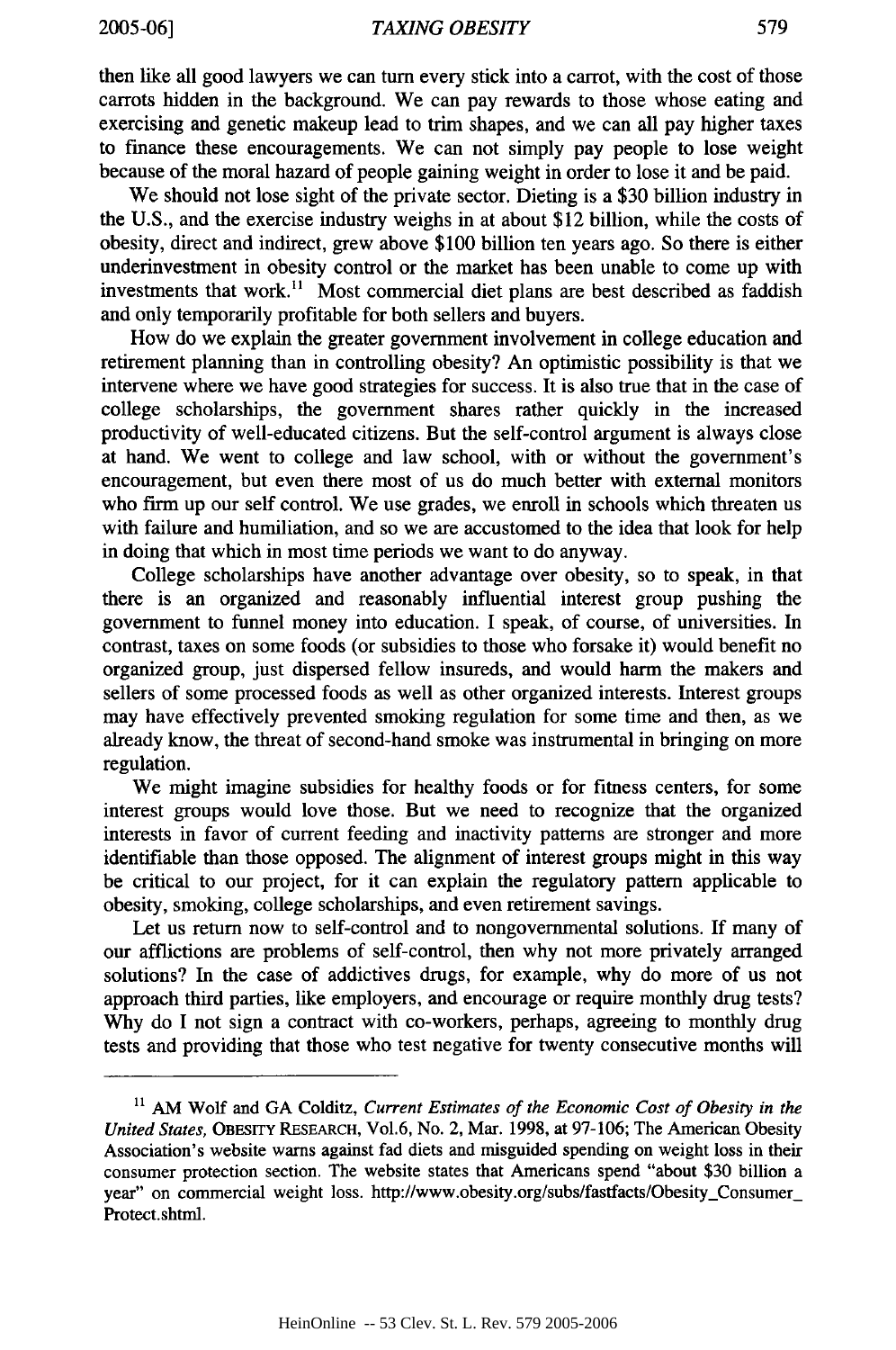share in a pool of money created **by** everyone in the pool, risking, say, **\$5,000** at the outset?

There are some obvious problems with this private solution to the self-control problem. Drug tests are imperfect and costly; **\$5,000** may be required to deter usage, but it may be unaffordable upfront so that it discourages participation. Other selfcontrol problems, including smoking, gambling, overeating, and under-exercising are even less amenable to this contractual approach because detection is extremely difficult. Even if we were to involve the government in enforcing our self-control contract, how could it be sure that a participant had not smoked or had truly exercised? With the government's help we can turn to the strategy of taxing each pack, or taxing trans-fats, but much as it would invite fraud to subsidize non-smokers or non-gamblers, it is impossible to subsidize the avoidance of certain food inputs, and only slightly easier to subsidize exercise.

On the other hand, if we can get over the hurdle of the personal invasion necessary to conduct weigh-ins, obesity could be influenced **by** taxes or subsidies on weight gains, losses, or maintenance.<sup> $12$ </sup> We might not expect such regulatory change because of the interest group alignment mentioned earlier, but it could be done, and if our obesity statistics get worse and worse, the we might expect this sort of thing, though the interest group problem will be serious (the question of which inputs will escape taxation and which will be subsidized will feed the world inside the Beltway). With more time, **I** would discuss the additional and particular problems associated with childhood obesity but, suffice to say, that we might well find more governments offering iPods to fit and trim middle-schoolers.<sup>13</sup>

<sup>13</sup> Twenty-nine schools in Glasgow, Scotland attempted an experiment to reward students for healthy eating. Students could earn prizes that included iPods and Microsoft X-Box gaming systems. *iPod Lure to Cut Down Junk Food,* BBC **NEWS,** http://news.bbc.co.uk/l/hi/scotland/4565923.stm, (last visited August 20, **2005).**

The general issue in influencing children is the role of schools and parents in intermediation. We do intervene and impose education requirements, and we also virtually compel vaccinations. Intervention is more objectionable the more it invades the home. It is one thing to teach about health in our schools, to require food labeling, and medical check-ups, and even weigh-ins (in "Healthy Arkansas." Virginia Anderson, *An Ounce of Prevention, or Pounds of Cruelty?* **THE WICHITA EAGLE ONLINE,** http://www.kansas.conimld/ kansas/living/11075189.htm (last visited Aug. 21, **2005).** But it would likely be a political disaster to try and fine or tax parents for their role in their children's obesity. And it is difficult to fine the children directly. An optimist would say that if we could improve the health of our adult population, that behavior would trickle down to children. **A** pessimist would say that calorie consumption and activity levels are learned in one's early years and bad habits are difficult to alter in adulthood. It is possible that we could design some rewards for children or penalties for schools with poor food choices. Again, let me emphasize that mine is not a normative enterprise. **I** am trying to predict our likely reactions to an obesity crisis and to explain the beginnings of school and community prizes awarded to healthy students.

<sup>12</sup>*See* **J.E.** Oliver **&** T. Lee, *Public Opinion and the Politics of America's Obesity Epidemic* **3** (Harvard University, Kennedy School of Government, Working Paper No. RWP02-017, 2002). This study shows that many feel obesity is a matter of individual self control and an appropriate target of government intervention.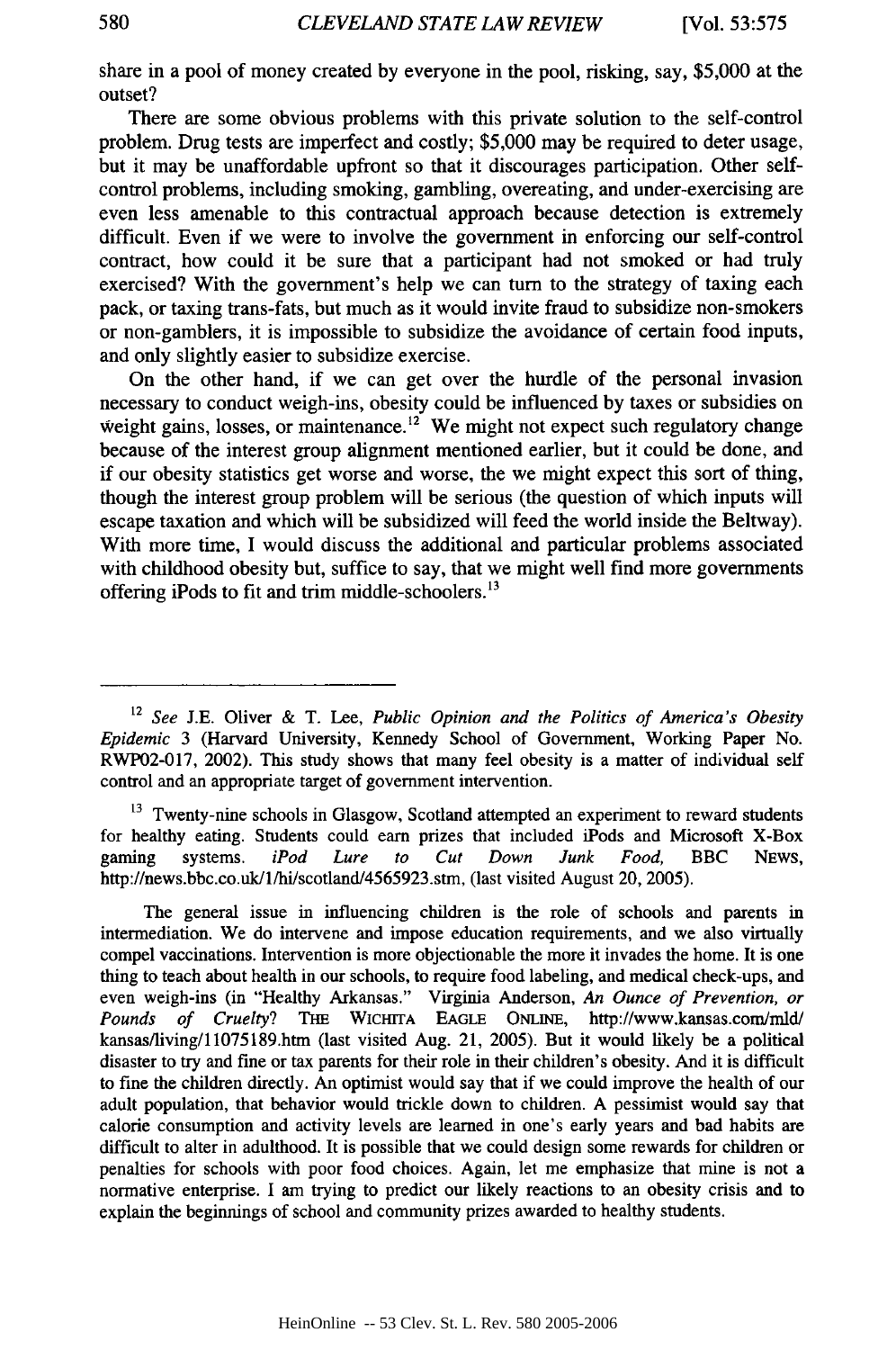Let me return to the idea of mutual contracts and thus the possibility of opt-in regulation, public or private. Imagine a plan in which an employer or university said to its employees or students:

We know that many of your days are sedentary, and we take an interest in your long-term health. We also know that most of you are eager to be fit. We invite you voluntarily to subscribe to our health partnership for three years. As a subscriber you will pay \$2,000 per year into the plan, and we will match each contribution. At the end of each month if you have met the plan's goals for the month, you receive \$200, so that someone who always makes the goals earns \$400 on the \$2,000 investment in the course of the year. Someone who misses the goals in two of the months breaks even. If you never meet the monthly goal, you will lose the \$2,000 subscription  $-$  and you will have signed on to try again with another \$2,000 the next year, because the plan runs in three-year cycles. Weight loss and maintenance is, after all, a long term endeavor.

The monthly goals would include exercise and education as well as weight maintenance for those with desirable BMIs and modest weight loss, perhaps two pounds per month, for those who are overweight. The organizer uses the financial pool created by subscribers who fail to meet goals, as well as its own matching funds, to administer the program, guarantee the payouts, and install exercise equipment at the workplace or subsidize gym memberships.

One danger is that self-selection will be too good, and only those who would not have had obesity problems in the first place will join up. An antidote is to require high participation, or perhaps enroll all new employees or entering students. Another danger is that the organizer might wish for failure in order to keep the residual; this requires segregated funds and some rules like those we have for non-profit organizations. In short, we subscribers will make money if we maintain, or achieve and maintain, a healthy lifestyle, but the plan is voluntary. The motivating idea is that some of us might exercise better self-control if immediate financial rewards were added on to long-term health benefits.

I do not know whether I should defend this plan against the optimistic or the pessimistic critic. The optimist would say that there is no need for the organizer to promise matching funds. The idea of the matching funds is to encourage participation, but an optimist might say that subscribers will materialize anyway because they will overestimate their ability to achieve and maintain a healthy lifestyle, or simply because this is really about the self-control that people want for themselves. Either they think they have self control, or perhaps they are indeed very good at identifying themselves if they do have self control, or their self control is imperfect but the added economic incentive will help them decide to do what is good for them anyway. But of course if this is true, then we would already see the private market organizing plans of this kind. The organizer's injection of funds is designed to make the reward greater than that any mere intermediary could provide. This is more than a pari-mutuel pool in which those who meet their goals are paid at the expense of those who do not.

The pessimist's objection is that first danger noted earlier, that few people would opt in, and those volunteers are aware of their own excellent self-control or high metabolism. Here I think we simply need a large scale experiment of the kind that an employer or university could offer. Some employers would be excellent candidates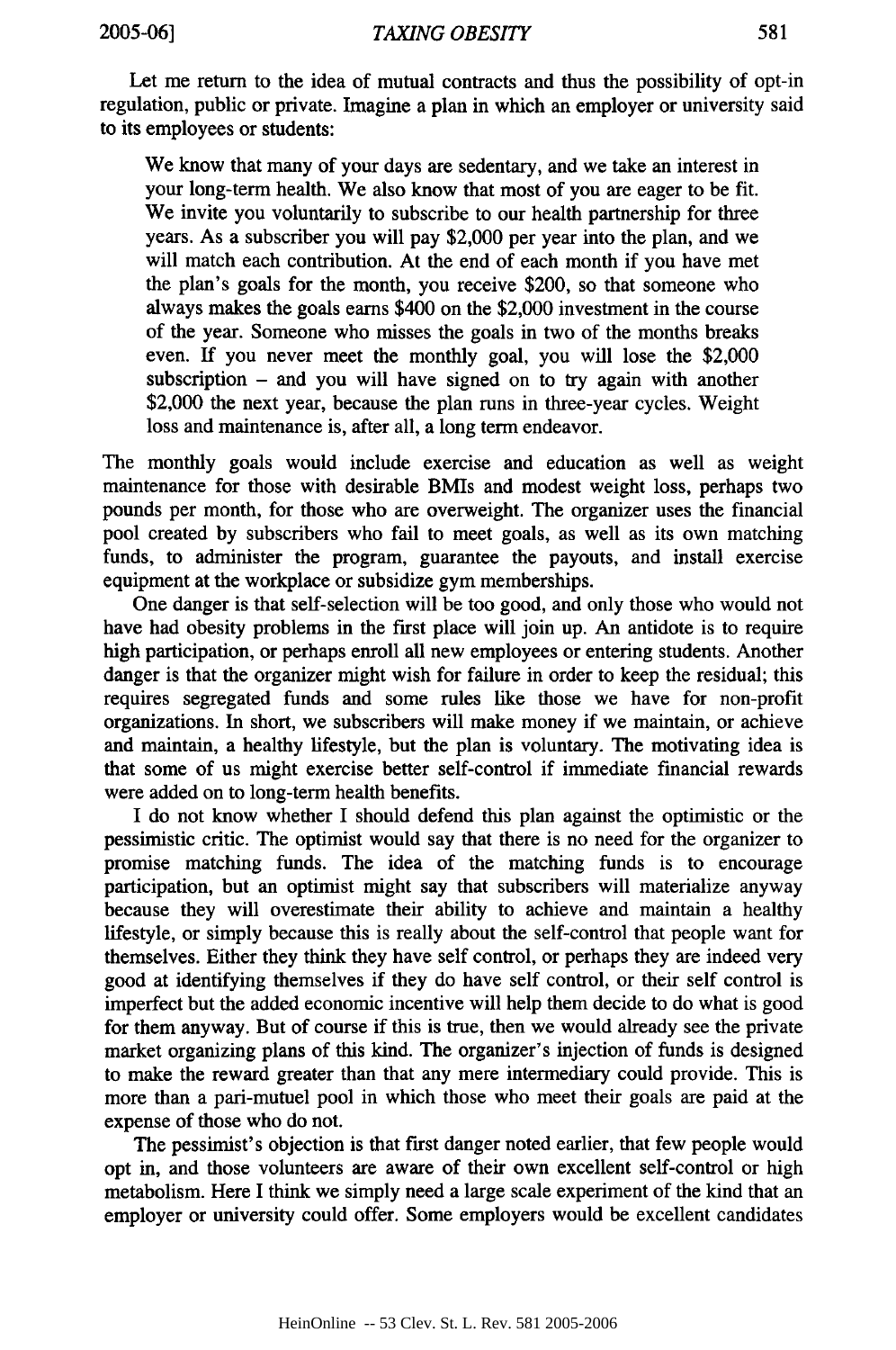for such a plan because they provide long term health insurance to its employees well beyond retirement. They therefore have an incentive to care about employees' long term health. The matching funds component is a way of saying that the employer, or university, is not trying to exploit, but rather to share in the long-term health benefits that reduced obesity would likely provide. It is the injection by the organizer that I am counting on to overcome the first danger.

It is easy to see how the government could help bring about these plans. It could reward long term health coverage with subsidies or credits, on grounds that long term health care providers have more of an incentive to work on long term health issues; it could also make the successful subscriber's rewards tax free or tax favored.

And then of course the government - federal, state, or local could be more direct. It could tax pounds or reward weight loss or weight maintenance, for as we have already seen it is probably easier to work with these markers, or outputs, than it is to tax inputs. But for the government to act directly requires it to overcome organized interest groups, and to overcome the strong disinclination for the government to get more involved in private lives.

I am at heart a positivist, more inclined to say what law does and will do than to say what it ought to do. I predict that our political and legal system will do very little about rising obesity. Interest groups are aligned the wrong way for such intervention; college scholarships are much more politically correct than are fat taxes. The negative externalities are not nearly as compelling as they are for tobacco smoking. The government will try its hand at education, and perhaps it will do better on that score than it has in the past. I do think, or perhaps I just hope, that some private entities or local governments will experiment with opt-in plans of the kind suggested here.<sup>14</sup> Any of these programs would give us an idea of whether modest economic incentives had much impact.

By "taxing obesity - or perhaps its opposite," I meant two things. First, opposite in the sense of earning rewards rather than paying taxes. And second, privately organized and even voluntary penalties and rewards, as opposed to strong-arm government interventions. Much as safer automobiles have developed because of a remarkable array of government interventions, education, private market maneuvers, consumer decisions, false experiments, traffic police, alcohol taxes, gasoline taxes and spending on better roads, so too more healthy bodies are likely to be formed by more than individual decisions regarding tonight's menu or tomorrow's trip to the gym. As law grows, so do private markets and the ingenuity of their makers. I think we will see that obesity brings about such growth in both legal intervention and in private markets.

<sup>&</sup>lt;sup>14</sup> While most employers have little financial interest in the long-term health of their employees, some have experimented with economic incentives in an attempt to induce healthy choices. One common plan is to offer employees modest pay supplements if they cease smoking. For a general discussion of some of these plans, see Kenneth E. Warner & Hillary A. Murt, *Economic Incentives for Health, in* **ANN.** REV. PUBLIC HEALTH, Vol. 5, (1984), at 107- 33. The authors draw some general conclusions. First, behavioral change seemed most likely when rewards are incremental. Second, positive changes were more likely when target groups were rewarded for the overall performance of the group rather than for individual behavior. The authors hypothesize that peer pressure explains the second result. It is not clear whether peer pressure could be marshaled to control obesity. *Id.*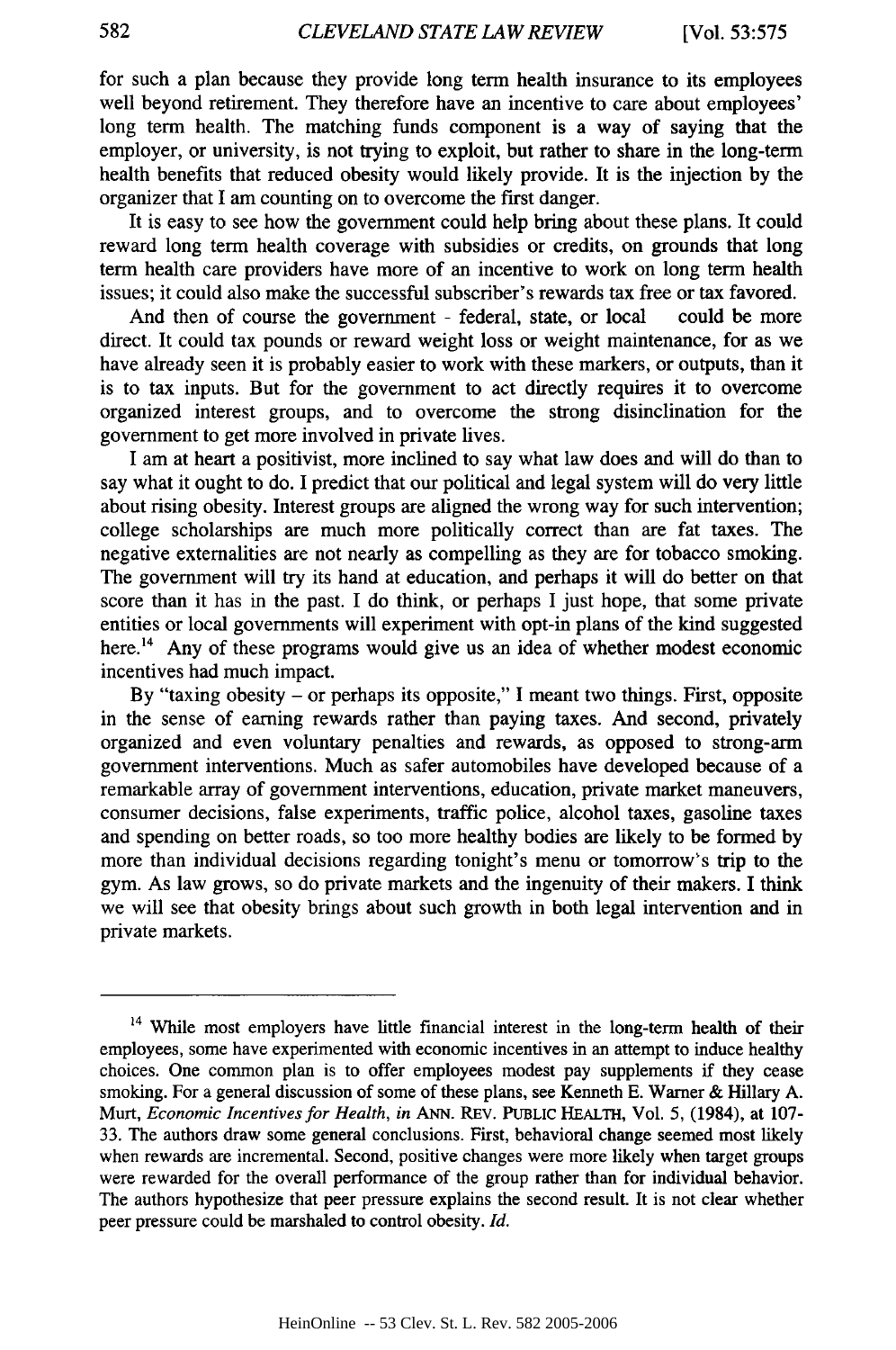A Lecture such as this is supposed to offer a deep and inspirational message, but I fear that I have chosen a depressing rather than an inspirational topic. On the other hand, there is the old-fashioned, progressive view that government and law is somehow supposed to solve all problems. My own perspective, influenced greatly by the study of public choice, is that law does get involved in most widely broadcast problems, whether or not that is a good thing. It makes sense in such a world to try to understand how law and private markets interact, and how they might be expected to change in the face of perceived problems. I have suggested here that both private markets and governments can be in the business of enabling self control. I have tried to suggest that this is indeed what our legal system does to a large degree with respect to higher education, retirement savings, and tobacco. In other work I will add to this list and show that law is indeed a tool of self-control. I do not think that obesity is qualitatively or quantitatively different from these other things that I have just listed, and previously discussed. Law as a system of self-control may not sound lofty, but it is in large part what we do and who we are.